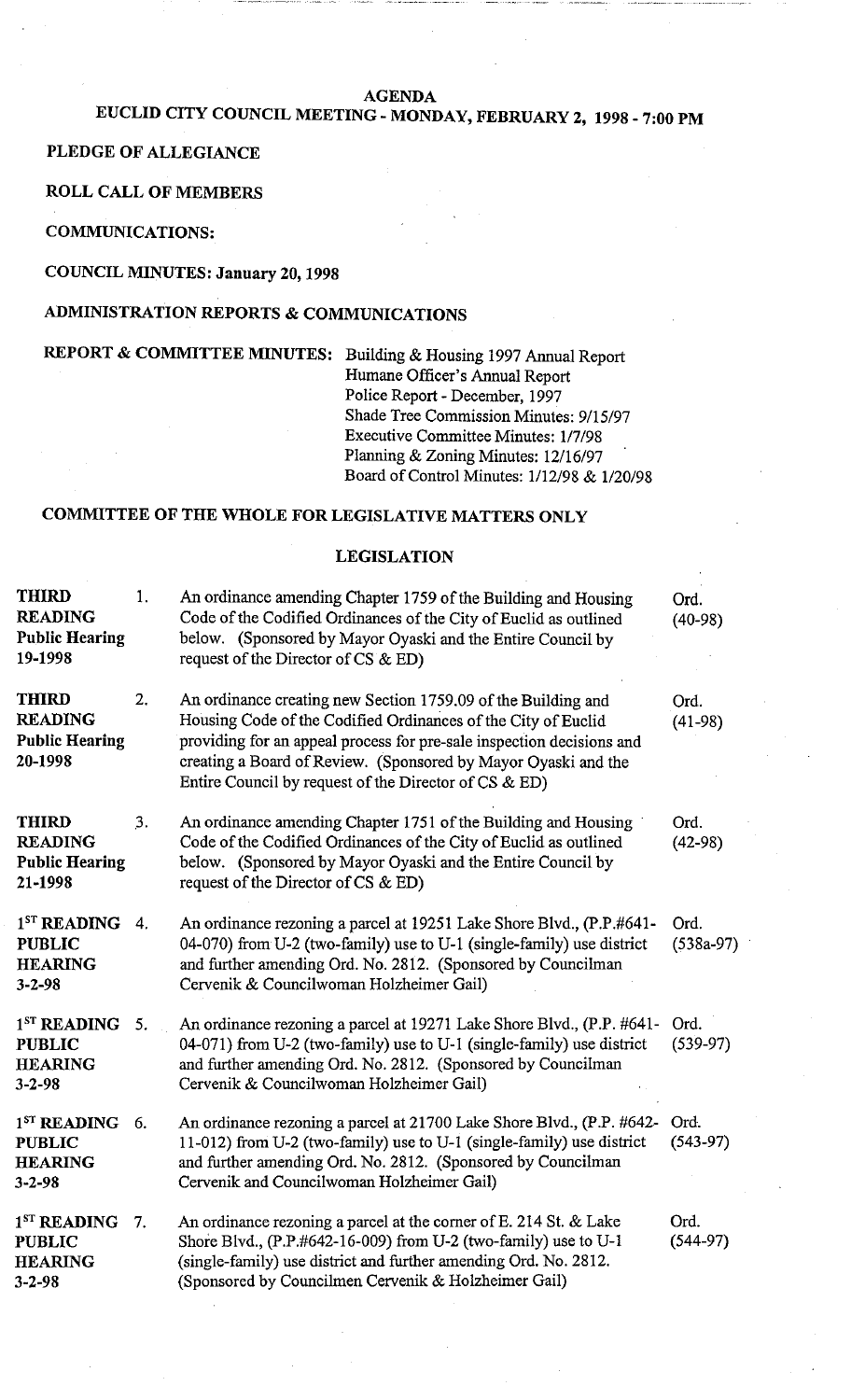| 1 <sup>ST</sup> READING<br><b>PUBLIC</b><br><b>HEARING</b><br>$3 - 2 - 98$ | 8.  | An ordinance rezoning a parcel at the corner of E. 214 St. & Lake<br>Shore Blvd., (P.P.#642-16-010 & 642-16-011) from U-2 (two-family)<br>use to U-1 (single-family) use district and further amending Ord. No.<br>2812. (Sponsored by Councilmen Cervenik & Holzheimer Gail)                                                                                                                                                                                                                            | Ord.<br>$(545-97)$ |
|----------------------------------------------------------------------------|-----|----------------------------------------------------------------------------------------------------------------------------------------------------------------------------------------------------------------------------------------------------------------------------------------------------------------------------------------------------------------------------------------------------------------------------------------------------------------------------------------------------------|--------------------|
| 1 <sup>ST</sup> READING<br><b>PUBLIC</b><br><b>HEARING</b><br>$3 - 2 - 98$ | 9.  | An ordinance rezoning a parcel at the corner of E. 214 St. & Lake<br>Shore Blvd., (P.P.#642-16-012) from U-2 (two-family) use to U-1<br>(single-family) use district and further amending Ord. No. 2812.<br>(Sponsored by Councilmen Cervenik & Holzheimer Gail)                                                                                                                                                                                                                                         | Ord.<br>$(546-97)$ |
| 22-1998                                                                    | 10. | A resolution approving the use of submerged lands for property located Res.<br>at 20709 Edgecliff Drive in the City of Euclid so that the owner can<br>undertake lake shore protection measures. (Sponsored by<br>Councilwoman Holzheimer Gail by request of Law Director)                                                                                                                                                                                                                               | $(56-98)$          |
| 23-1998                                                                    | 11. | A resolution approving the use of submerged lands for property located Res.<br>at 20751 Edgecliff Drive in the City of Euclid so that the owner can<br>undertake lake shore protection measures. (Sponsored by<br>Councilwoman Holzheimer Gail by request of Law Director)                                                                                                                                                                                                                               | $(57-98)$          |
| <b>PULLED</b>                                                              | 12. | An ordinance amending Ord. No. 227-1996, also known as the<br>Consolidated Compensation Ordinance, to limit training paid for by the<br>City of Euclid for employees incorporating some or all of their earned<br>vacation and/or longevity during their last three years of service to the<br>City of Euclid. (Sponsored by Councilman Cervenik)                                                                                                                                                        | Ord.<br>$(59-98)$  |
| 24-1998                                                                    | 13. | An ordinance authorizing the Director of Parks & Recreation of the<br>City of Euclid to enter into a contract after advertising for bids for the<br>purchase and installation of new playground equipment for the<br>Tungsten Road Playground. (Sponsored by Councilwoman McGarry<br>by request of the Parks & Recreation Director)                                                                                                                                                                      | Ord.<br>$(60-98)$  |
| 25-1998                                                                    | 14. | An ordinance authorizing the Director of Parks & Recreation of the<br>City of Euclid to enter into a contract after advertising for bids for the<br>purchase and delivery of new playground equipment for the Brush<br>Avenue Playground. (Sponsored by Councilwoman McGarry by<br>request of the Parks & Recreation Director)                                                                                                                                                                           | Ord.<br>$(61-98)$  |
| 26-1998                                                                    | 15. | An ordinance authorizing the Mayor of the City of Euclid to expend an<br>amount not to exceed two thousand dollars (\$2,000.00) for the annual<br>appreciation dinner for Euclid Auxiliary Police Officers to be held on<br>April 24, 1998 at the Manor Party Center. (Sponsored by<br>Councilwoman Miller by request of the Police Chief)                                                                                                                                                               | Ord.<br>$(62-98)$  |
| <b>SAFETY</b><br><b>COMMITTEE</b>                                          | 16. | A resolution authorizing the Mayor as Ex-Officio Director of Public<br>Safety of the City of Euclid to issue a second hand dealer's license as<br>required by Section 739.06 of the Business Regulation and Taxation<br>Code of the Codified Ordinances of the City of Euclid to Kimberly<br>Orlando of 12258 West Miner, Mayfield Heights, OH 44124, so that<br>she may open "Best Pawn", a second hand shop, at 22072 Lake Shore<br>Blvd. (Sponsored by Mayor Oyaski by request of the CS&ED Director) | Res.<br>$(63-98)$  |
| <b>First Reading</b><br><b>Rule Waived</b><br>27-1998                      | 17. | A resolution granting a Use District Exception pursuant to Chapter<br>1375 of the Euclid Codified Ordinances to George and Pietra Foster to<br>allow a U-R-1 (Daycare) use in a U-4 (Retail) use district at 19505<br>Euclid Ave., P.P.#646-22-022 and 023 with conditions. (Sponsored by<br>Councilman Dallos)                                                                                                                                                                                          | Res.<br>$(64-98)$  |